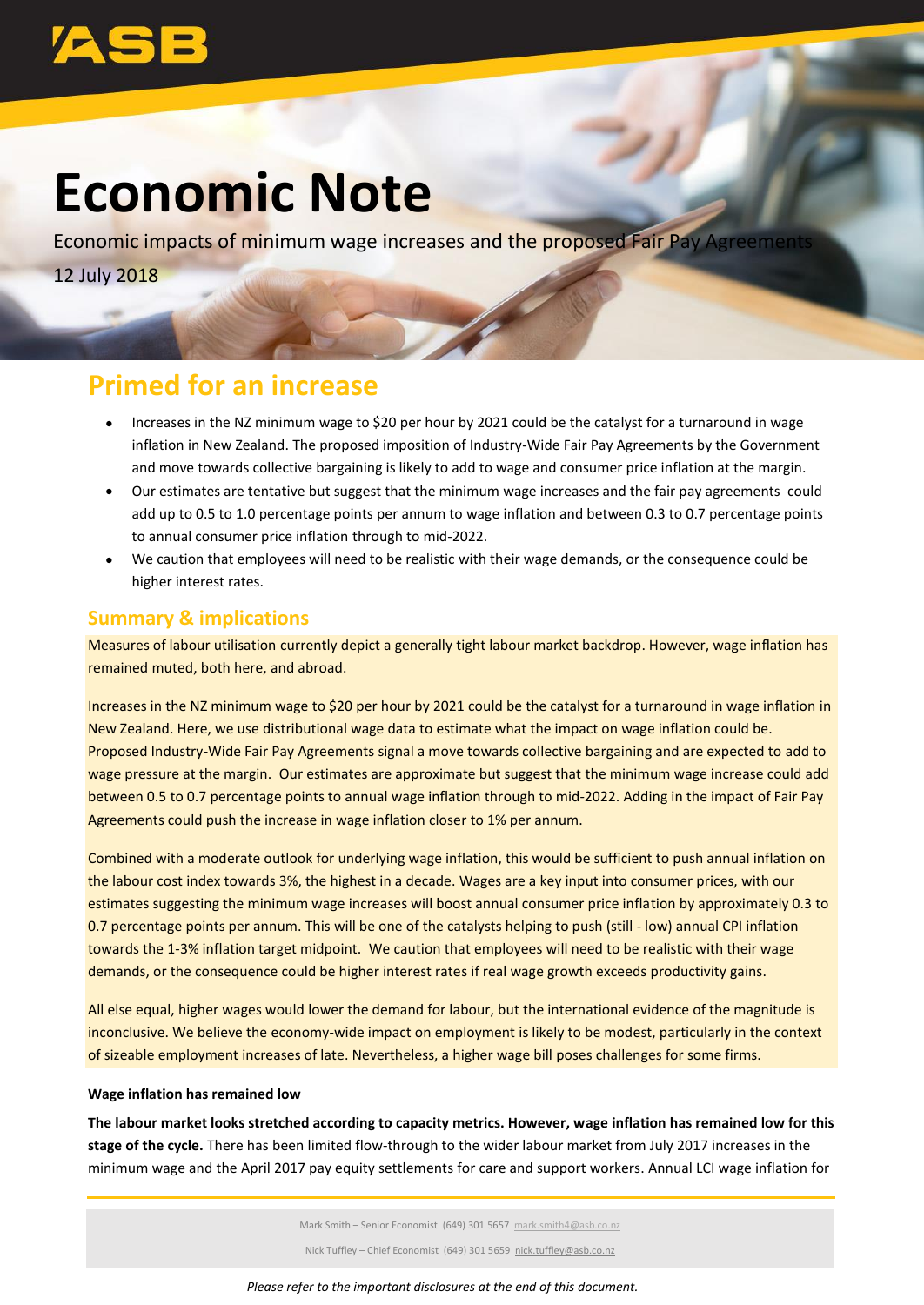all sectors excluding the impact of the health care worker settlements was a mild 1.6% in the March 2018 year. Median increases (2.4-2.5% for the quarter and year) remained relatively mild. March 2018 data confirmed that only 34% of salary and wage rates had achieved a wage increase above 2% over the last 12 months, with 18% achieving more than 3%. Around 49% of salary and wages showed no annual increases, with the remaining 17% showing annual increases of 2% or less.

**Persistently weak inflationary pressure has raised the issue of whether the Phillips curve – the relationship between labour market slack and inflation – has fundamentally changed following the Global Financial Crisis (GFC).** This is analogous to the apparent puzzle of why consumer price inflation has stayed so low, both here and abroad, despite strong growth in the global economy.

While weak labour earnings growth is unusual in light of low unemployment rates, there are a number of factors that help to explain this wage moderation, including:

 A slowdown in labour productivity growth. Labour productivity will largely influence how much revenue businesses generate, and therefore how much they can pay employees over the long run.



- There could be more labour market slack than headline measures suggest. In some countries, underemployment rates (people who are employed but would prefer to work more hours) have not fallen by as much as the unemployment rate. The NZ underemployment rate has fallen of late, but is still around historical averages.
- A more digital and integrated global economy has changed the nature of employment. This may mean that labour market slack spills over between economies. In addition, technology, through greater automation, is adding to the range of competitive forces that may be weighing on overall wage growth.
- Low consumer price inflation. Some wages are indexed to CPI movements.

As noted previously, **New Zealand is not alone in this regard.** In its October 2017, Economi[c Outlook,](https://www.imf.org/en/Publications/WEO/Issues/2017/09/19/world-economic-outlook-october-2017) which empirically analyses recent wage dynamics in advanced economies, the International Monetary Fund (IMF) finds that labour market slack, low productivity, and low inflation have exerted downward pressure on wages. Furthermore, the study also finds that a common global factor has exerted downward pressure on wages.

## **Minimum wage impacts**

 $\overline{a}$ 

**Over the last decade the minimum wage has increased by an average of just over 3% per annum, slightly above that of the average increase in private sector average hourly earnings.**

**Statistics New Zealand estimates for the 2017 year, based on the income module from the Household Labour Force Survey (HLFS), suggest that** around 3% of employees, just 3% of paid hours and slightly less than 2% of total hourly earnings were on (or below) the minimum wage. Assuming this proportion was representative of the previous decade, the direct contribution to aggregate wage inflation from minimum wage increases averaged roughly 0.1 percent per annum.



After increasing to \$16.50 per hour in April 2018, the minimum wage is

set to progressively rise to \$20 per hour by April 2021, a cumulative increase of more than 25% since 2017 levels<sup>1</sup>, at an average of just over 6% per annum. As well as the minimum wage increases, the April 2017 \$2bn pay equity

 $^1$  There are some exceptions. There is no minimum wage for employees under 16 but other minimum standards and employment rights and obligations apply. There is also the starting out minimum wage (currently \$13.20 per hour) that covers 16- to 19-yearold employees who haven't done six months of continuous employment, who have been paid a benefit for 6 months or more or are currently in industry training.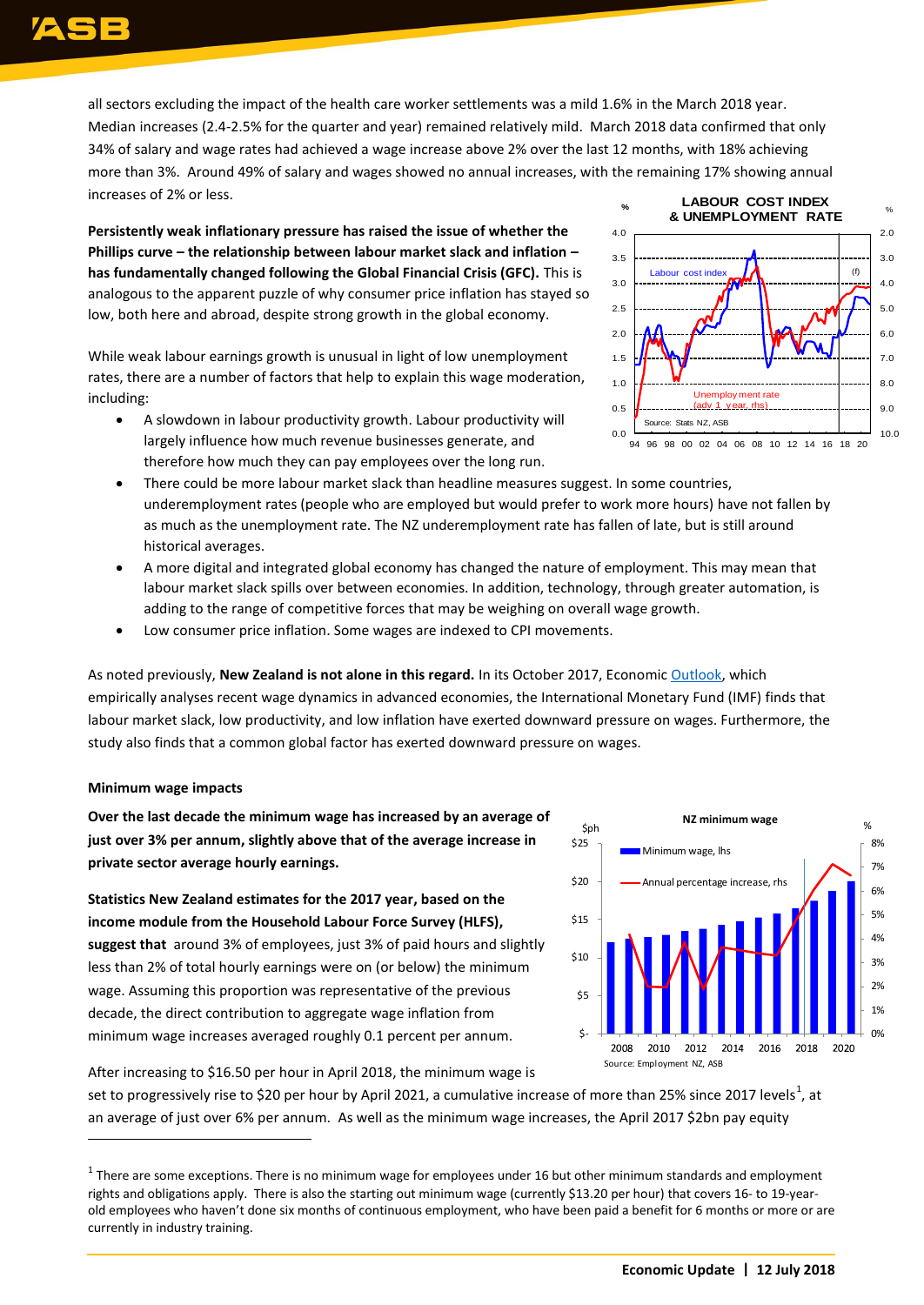settlements for 55,000 care and support workers (see [here](https://www.msd.govt.nz/documents/about-msd-and-our-work/newsroom/media-releases/2017/pay-equity-factsheet-110717.pdf) for details ) and the \$104m settlement for midwives announced in the 2108 Budget - many of whom were on the minimum wage – suggest that the growing cost of living is creating frictions.

## *Numbers on the minimum wage*

As was noted above, Statistics New Zealand figures for 2017 suggested that around 3% of employees and slightly less than 3% of paid hours were on (or below) the minimum wage at the time, accounting for less than 2% of total hourly earnings according to Statistics NZ estimates. **There are also a considerable number of employees earning just over the minimum wage.**  Statistics NZ figures confirmed that a further 10% of employees (just over 200,000 persons) earn less than 5% more than the minimum wage. As many of these employees are part-timers, who are working while studying, the average hours worked in this cohort tends to be lower than average, with this wage band accounting for just 7% of hours worked. Close to a further 10% of workers earn from 5% to 15% more than the minimum wage.

### **Lower paid jobs tended to be more concentrated in the younger working**

**age population** (median hourly earnings for workers aged 15-19 were just 2% above the minimum wage according to Statistics NZ figures). Median hourly earnings tend to be highest for workers in the 35-55 age brackets. **There are also sector differences.** Median wages tend to be lower in the retail and arts/recreation sector, where a larger portion of younger workers are on the minimum wage. Higher-paid jobs tended to be in the (smaller) financial and insurance, utilities and mining sectors.

#### **Quantifying the impacts on wages**

What then, will prospective increases in the minimum wage do to aggregate wage inflation?

The wage impacts will depend on three things:

- The increase in the minimum wage.
- The number of people on the minimum wage.
- The ripple impact of higher wages for the lower paid to the broader economy.

#### *Direct Impacts*

The minimum wage is set to increase an average of 6% per annum through to 2021. **Assuming that the proportion of workers on the minimum wage stays at 3% over the next few years, the direct contribution of the increase in the minimum wage would be to add 0.2 percentage points to annual wage inflation through to 2022, around double that of the previous decade.** 

However, it seems likely that the percentage increases in the minimum wage will outpace general wages inflation, with a growing portion of workers likely to find themselves earning the minimum wage. **This will increase the impact of the higher rising minimum wage on overall wage inflation.** 

**Exactly how much will depend on two things: the wage distribution for cohorts slightly above the minimum wage as well as the extent of prospective wage increases.** We do not know these in advance, but by making some informed assumptions on prospective wage growth, it is possible to derive some ballpark estimates.



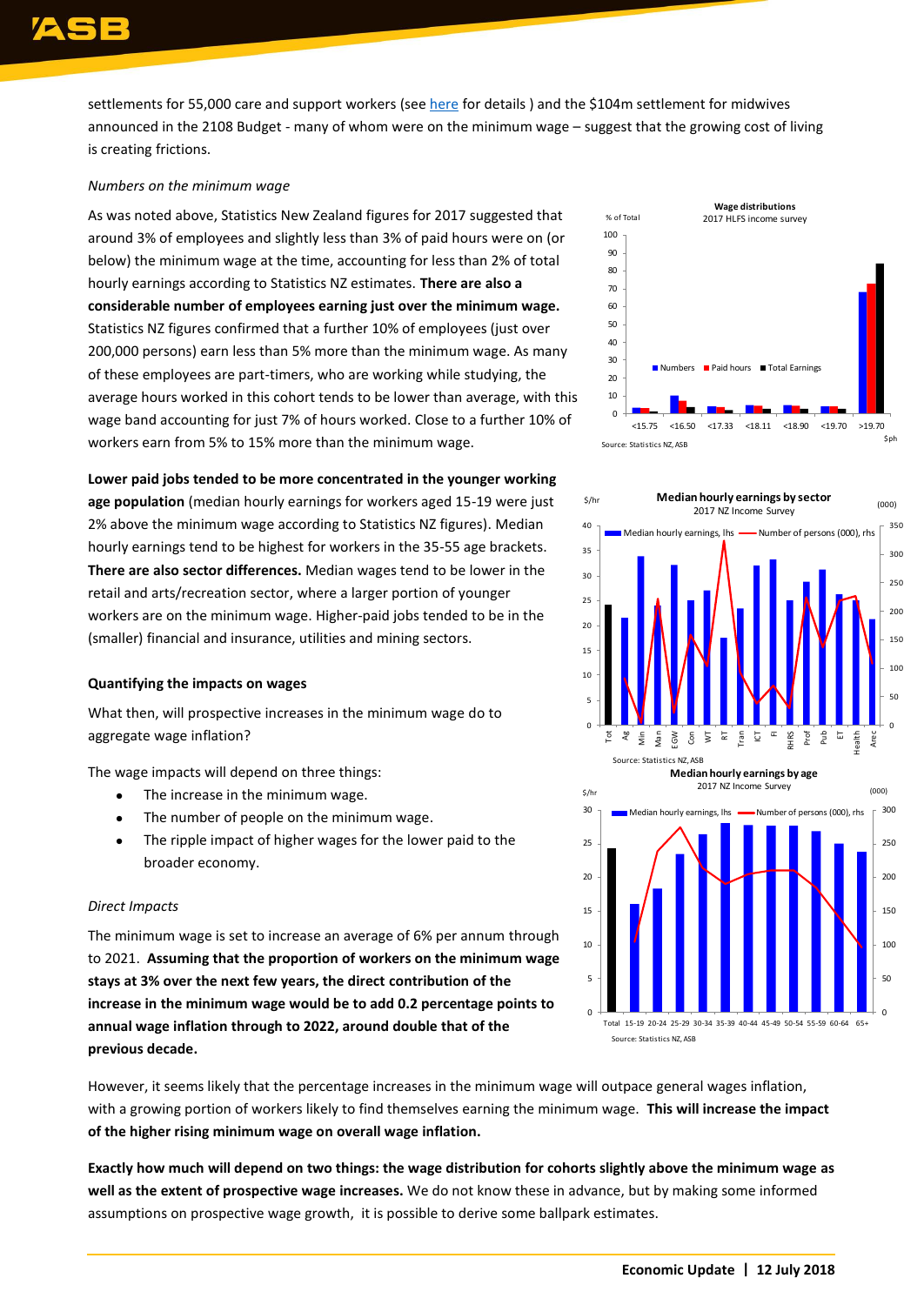We use a high and low scenario to derive illustrative impacts:

- Low impact scenario assumes wage inflation for low-wage cohorts averages 5% per annum over the next few years with a more sizeable proportion of the wage distribution towards the *upper* parts of the range. Increases in minimum wage will capture a *smaller* proportion of the labour pool.
- High impact scenario assumes wage inflation for low-wage cohorts averages 3% per annum over the next few years with a more sizeable proportion of the wage distribution towards the *lower* parts of the range. Increases in minimum wage will capture a *larger* proportion of the labour pool.

These scenarios suggest that around 4% to 8% of hours worked will be at the minimum wage by 2021, with 5% to 11% of employees expected to be on the minimum wage by 2021**. All up, increases in the minimum wage would directly add 0.3 to 0.5 percentage points per annum to overall wage inflation over the next few years.**

#### *Indirect impacts*

With employees earning just below the minimum wage seeking to preserve wage relativities, increases in the minimum wage would likely have an impact on other wages. We expect this impact would be stronger wages just above the minimum wage, with the impact becoming progressively weaker the higher the wage. Estimates from the 2017 HLFS income survey suggests that around 18% of employees and 17% of hours worked were on wages 5-25% above the minimum wage at that time. As such, we assume staggered wage increases of between 3½% - 5% per annum over these wage brackets. This delivers an additional 0.2 percentage points to aggregate wage inflation. **Adding together the direct and indirect impact yields a total impact of between 0.5% to 0.7% percentage points per annum to annual wage inflation, or a total of 1.4% to 2.2% through to mid-**



**2021.** Labour earnings would be boosted by a similar amount over this period as a result of the higher minimum wage. All up, we expect overall annual wage inflation from the labour cost index to peak at just below 3% by the end of the decade, equivalent to 4% increase in weekly hourly earnings.

#### **Industry-Wide Fair Pay Agreements**

The Government has recently announced that it intends to introduce legislation to allow employers and employees to create Fair Pay Agreements (FPA). The FPA would likely set minimum standards and conditions for employment for all employees in an industry or sector without the need for individual agreements. Arguably, this is a step towards the Modern Award system in place in Australia. The Government has established a working group to make recommendations of the design of the system by the end of 2018, with legislation likely to be introduced next year. **Unlike existing collective bargaining, industrial action, including strikes and lockouts, would not be permitted in negotiations for a Fair Pay Agreement.** Once laws enabling the FPA are in place, it will be up to unions and employers to create a FPA in their industry or occupation.

#### *Impact of Fair Pay Agreements – Initial views*

**Initial views on the FPA are mixed**. On the plus side, Fair Pay Agreements will help lift wages and conditions and ensure good employers are not disadvantaged by paying reasonable, industry-standard wages. Last year's \$2 billion care and support workers settlement was similar to a Fair Pay Agreement and it had huge public support. However, there is the concern the move away from individual agreements would restrict flexibility for employers and workers, possibly resulting in some jobs losses, further aggravating labour market capacity pressures and potentially weighing on labour productivity.

**Evidence on the impact of FPA's on wages is mixed.** Compared to individual bargaining or unilateral pay determination, collective bargaining (of which the FPA is in a similar ballpark) is associated with higher earnings, more security for employees and more earnings equality**. It seems more likely that the FPA will result in higher wage**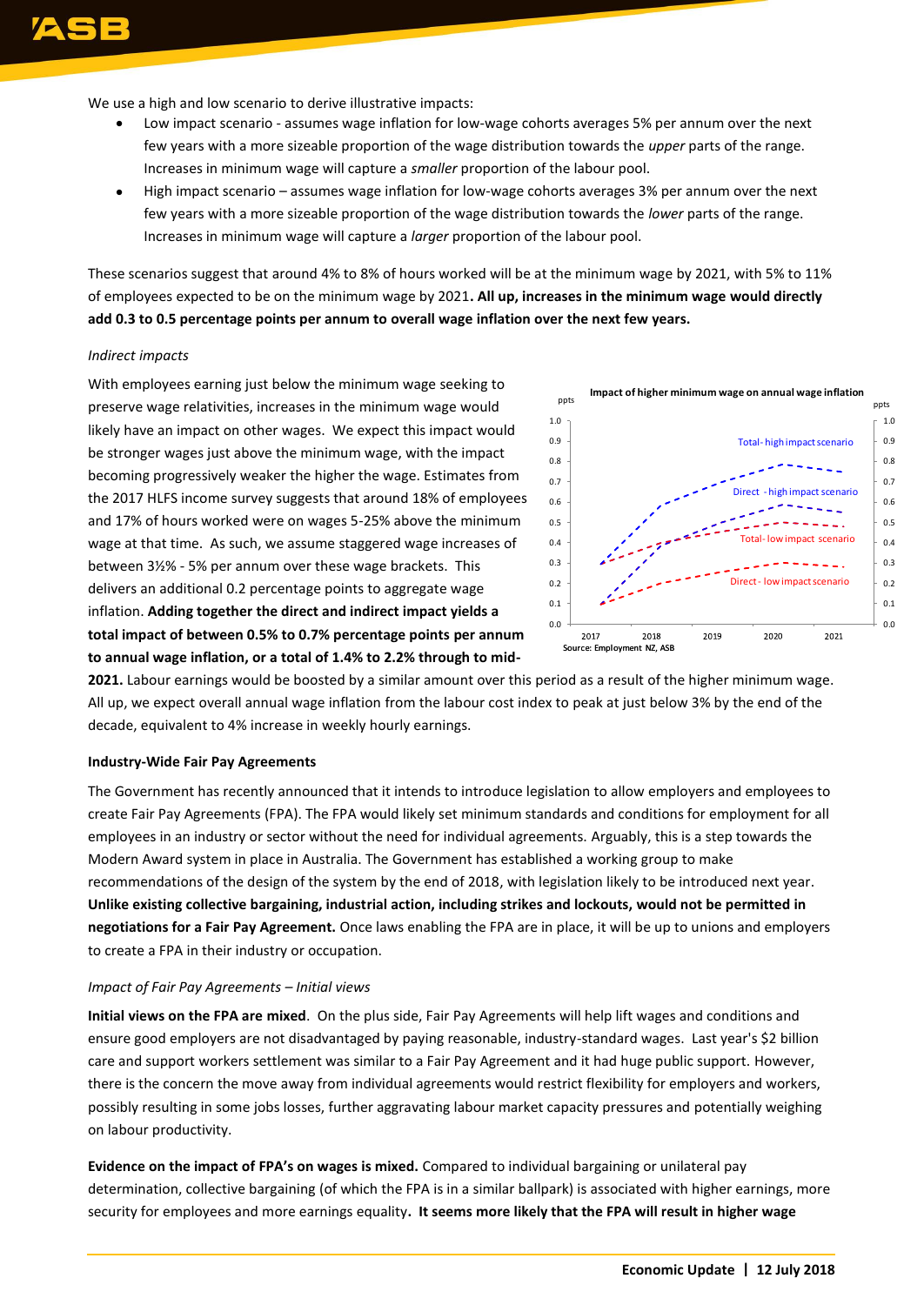**increases in lower-paid sectors, some of which has been already incorporated by the signalled increase in the minimum wage.** According to a 2017 OECD study (se[e here\)](https://www.union.org.nz/wp-content/uploads/2018/04/NZCTU-Employment-Relations-Amendment-Bill-2018-Final.pdf), job protection legislation and fair pay agreements tend to protect wages of low-skilled workers with little bargaining power to a larger extent than those of high-skilled workers and that, as a result, reducing job protection tends to widen wage inequality.

We also assume that the FPA is likely to be staggered across industries and sectors from late-2019 to mid-2022 to mitigate the economy wide impact. **Our rough estimates suggest that the FPA could add up to a further 0.3 percentage points to annual wage inflation. All up, our estimates suggests aggregate wage inflation could be up to 1 percentage points higher per annum through to 2023.** Details remain scant and these estimates remain illustrative. We will be closely developments in this area - recommendations from the Working Group on Fair Pay Agreements are due by the end of the year. We will be refining our estimates as more details emerge.

### **Impacts on employment and consumer prices**

Wages are a key input into the pricing decisions of firms. The labour share of incomes – as proxied by gross labour earnings from the Quarterly Employment Survey (QES) relative to nominal GDP – is currently around two thirds. **Unless the increase in the wage bill is offset by increasing labour productivity, the changes would likely see the labour share of income increase.** 

**A 0.5% to 1% increase in wages, all else equal, would likely push up consumer prices by 0.3% to 0.7% per annum.** Our projections (see [here\)](https://www.asb.co.nz/content/dam/asb/documents/reports/quarterly-economic-forecasts/quarterly_economic_forecasts_may_2018.pdf) assume that firming wage inflation is one of the major catalysts pushing annual CPI inflation (currently 1.1%) towards the 1-3% RBNZ target midpoint.

**Whether or not this inflation increase occurs will depend on the decisions of firms,** who may have scope to absorb some of the cost increases in their margins, extract greater productivity improvements from existing workers or choose to cut back on their demand for labour. **We suspect that the impact on consumer price inflation is likely to be along the lower part of this range.** It is possible that some of the inflation impact of higher wages will be blunted by increasing labour productivity. There is some evidence that employee perceptions of procedural fairness can influence their satisfaction with pay, their level of trust in management, and their overall commitment to the organisation (se[e here\)](http://www.nap.edu/read/1751/chapter/7#95). The OECD (2017) does acknowledge that "companies may have fewer incentives to invest in innovation when unions are weak as they can increase profits by simply reducing wages". **However, we reiterate that employees need to be** 



*Source: Stats NZ, ASB*



**realistic with their wage demands. Sizeable wage increases not matched by a corresponding improvement in productivity could likely place the viability of some firms under jeopardy.**

**While it is generally acknowledged that higher minimum wages will result in a lower demand for labour, recent research (see** [here](https://www.frbsf.org/economic-research/publications/economic-letter/2015/december/effects-of-minimum-wage-on-employment/)**) on the effect of minimum wages on employment is not conclusive.** Overseas estimates generally report employment elasticities in a -0.1 to -0.2 range for lower wage cohorts, with elasticities closer to zero for the whole labour force. In its 2017 Half Year Economic and Fiscal Update [\(HYEFU\)](https://treasury.govt.nz/publications/efu/half-year-economic-and-fiscal-update-2017-html) The Treasury assumed an elasticity of - 0.3. With the Treasury estimating that increases in the minimum wage will boost average hourly earnings by 1.6% through till mid-2021, this would lower total hours worked within the economy by 0.4 percentage points (see [here\)](https://treasury.govt.nz/publications/efu/half-year-economic-and-fiscal-update-2017-html). The Treasury noted there is considerably uncertainty over the sensitivity of the demand for labour to wages, with the HYEFU estimates conditional on a range of assumptions. Similarly, evidence on the impact of FPA's on wages and employment is non-conclusive. We also assume that Fair Pay Agreements will not have a significant impact on employment. The proposed changes merely shift the New Zealand labour market back to OECD norms. New Zealand's